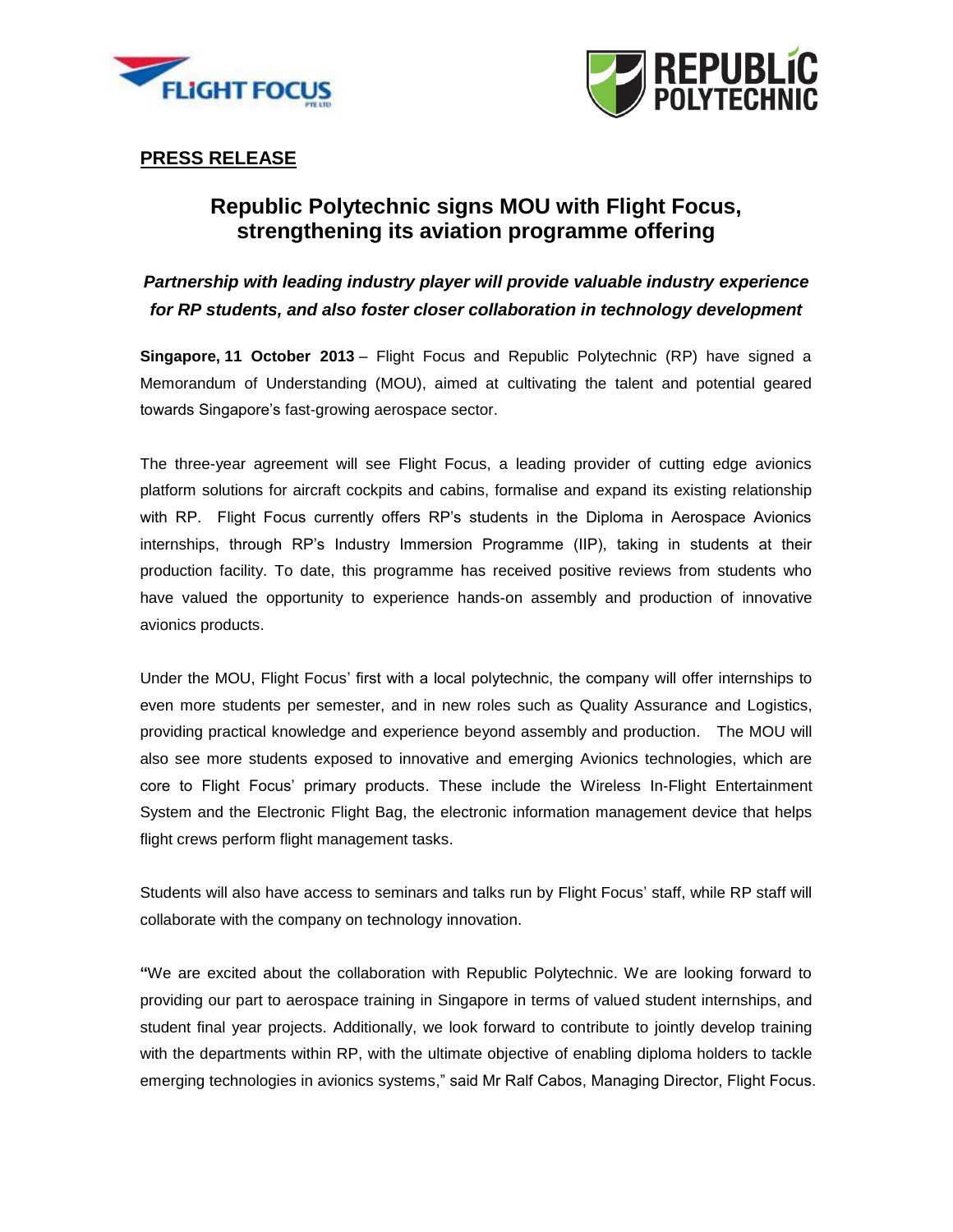



Dr Wang Jianguo, Director, School of Engineering, Republic Polytechnic said, "RP's aviation programme has been growing from strength to strength, with the opening of the new ARCH hangar facility last year, as well as a growing number of partnerships with leading industry players. This MOU with Flight Focus is key, given the company's track record in developing innovative products for the aerospace industry, providing our students with the exposure to cutting edge development that will position them strongly as they seek to undertake a role in this sector."

-Ends-

## **About Republic Polytechnic**

The first educational institution in Singapore to leverage Problem-Based Learning approach for all its diploma programmes, Republic Polytechnic (RP) has six schools and two academic centres offering thirty-seven diplomas in Infocomm, Engineering, Applied Science, Technology for the Arts, Sports, Health & Leisure, Events and Hospitality, Enterprise, and Communication.

Republic Polytechnic is committed to nurturing innovation and entrepreneurial learning in an environment that develops problem-solving skills and lifelong learning opportunities. Its holistic, broad-based curriculum, covering culture, enterprise development and cognitive processes, prepares students for an active and meaningful role in society.

Republic Polytechnic strives for excellence and has achieved various international and national accreditations, including ISO9001, ISO14001, OHSAS 18001, SS540, Singapore Quality Class, People Developer, Innovation Class, and Service Class.

For more information, visit www.rp.edu.sq

## **About Flight Focus Pte Ltd**

Flight Focus is a certified provider of leading edge avionics platform solutions for Cockpit and Cabin, and an innovative systems integrator for aircraft connectivity (DOA/POA/MRO from CAAS & EASA). The company designs, develops, manufactures and delivers open computing and communications platform solutions, and integrates versatile 3rd-party applications to enable Connected EFB, as well as Wireless IFE & Connectivity solutions and services.

Flight Focus, and its mobile applications partners, provide turn-key solutions to airlines, allowing them to enable their aircraft for mobile messaging, social media, and streaming entertainment to passenger's own devices (Android, iOS and Windows 8).

Flight Focus is currently providing solutions to customers in China, South East Asia, and the Americas. Airlines are able to reduce their operating cost (fuel, communications, and operations),